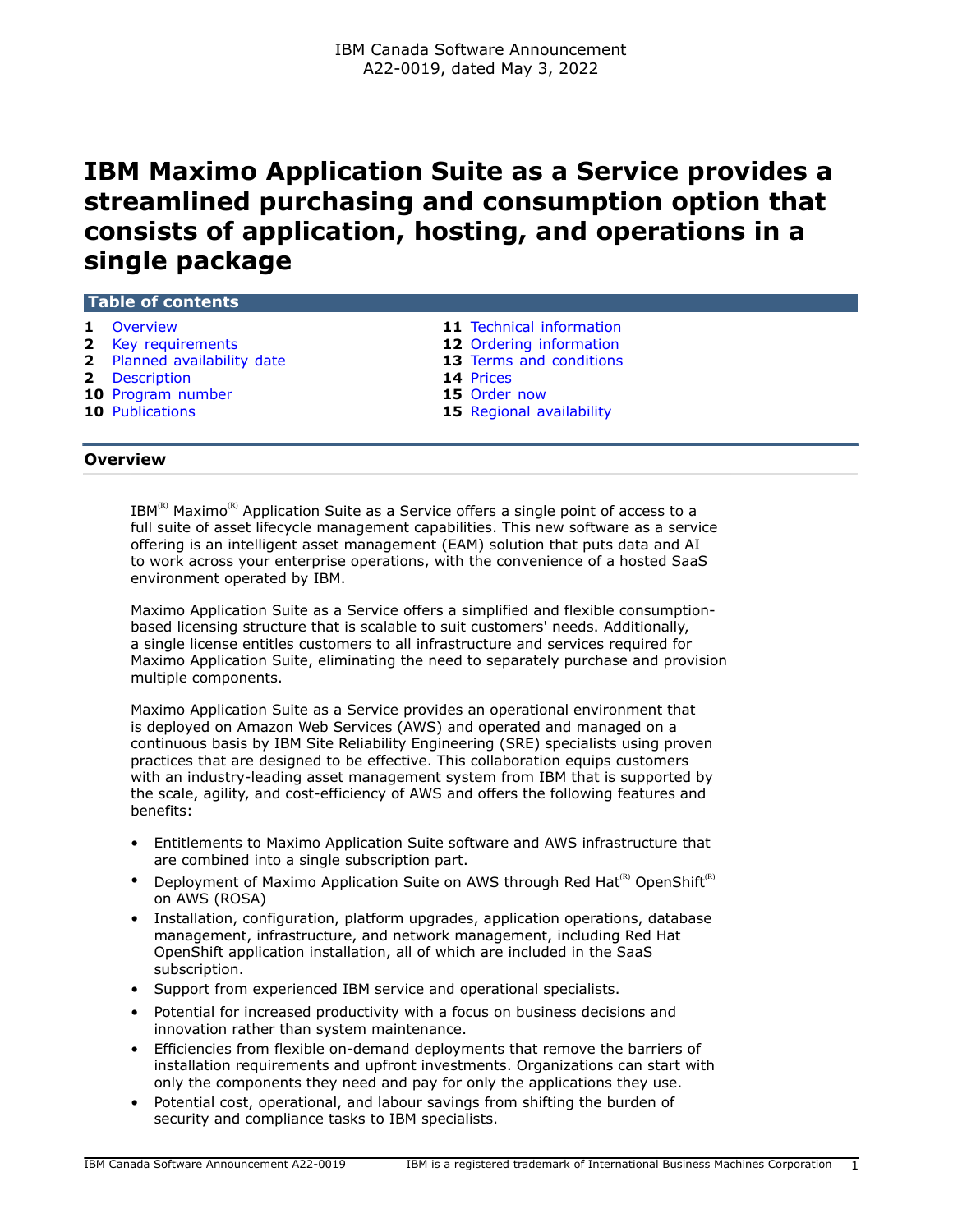The Maximo Application Suite portfolio of offerings can enable organizations to obtain operational visibility of assets through their lifecycle with the potential for faster ROI, increased productivity, and operational uptime.

## <span id="page-1-0"></span>**Key requirements**

One of the following web browsers:

- Apple Safari 15.2, or later
- Google Chrome 98, or later
- Microsoft $TM$  Edge 98, or later
- Mozilla Firefox 97, or later

## <span id="page-1-1"></span>**Planned availability date**

June 28, 2022

Availability within a country is subject to local legal requirements.

See the [Availability of national languages](#page-8-0) section for national language availability.

## <span id="page-1-2"></span>**Description**

## **Maximo Application Suite as a Service (5900-AMG)**

**Maximo Manage** provides robust asset lifecycle management and maintenance management functionality that helps organizations improve asset life and lower cost of ownership. The following select Maximo Manage industry-specific and add-on products are available with Maximo Application Suite as a Service.

Maximo Manage industry solutions:

- IBM Maximo Utilities
- IBM Maximo Oil and Gas
- IBM Maximo Nuclear
- IBM Maximo Transportation
- IBM Maximo Aviation
- IBM Maximo Civil Infrastructure

Maximo Manage add-ons:

- IBM Maximo Service Provider
- IBM Maximo Health, Safety and Environment
- IBM Maximo Asset Configuration Manager
- IBM Maximo Spatial
- IBM Maximo Connector for Oracle Applications
- IBM Maximo Connector for SAP Applications
- IBM Maximo Mobile
- IBM Maximo Anywhere

#### *Maximo Manage*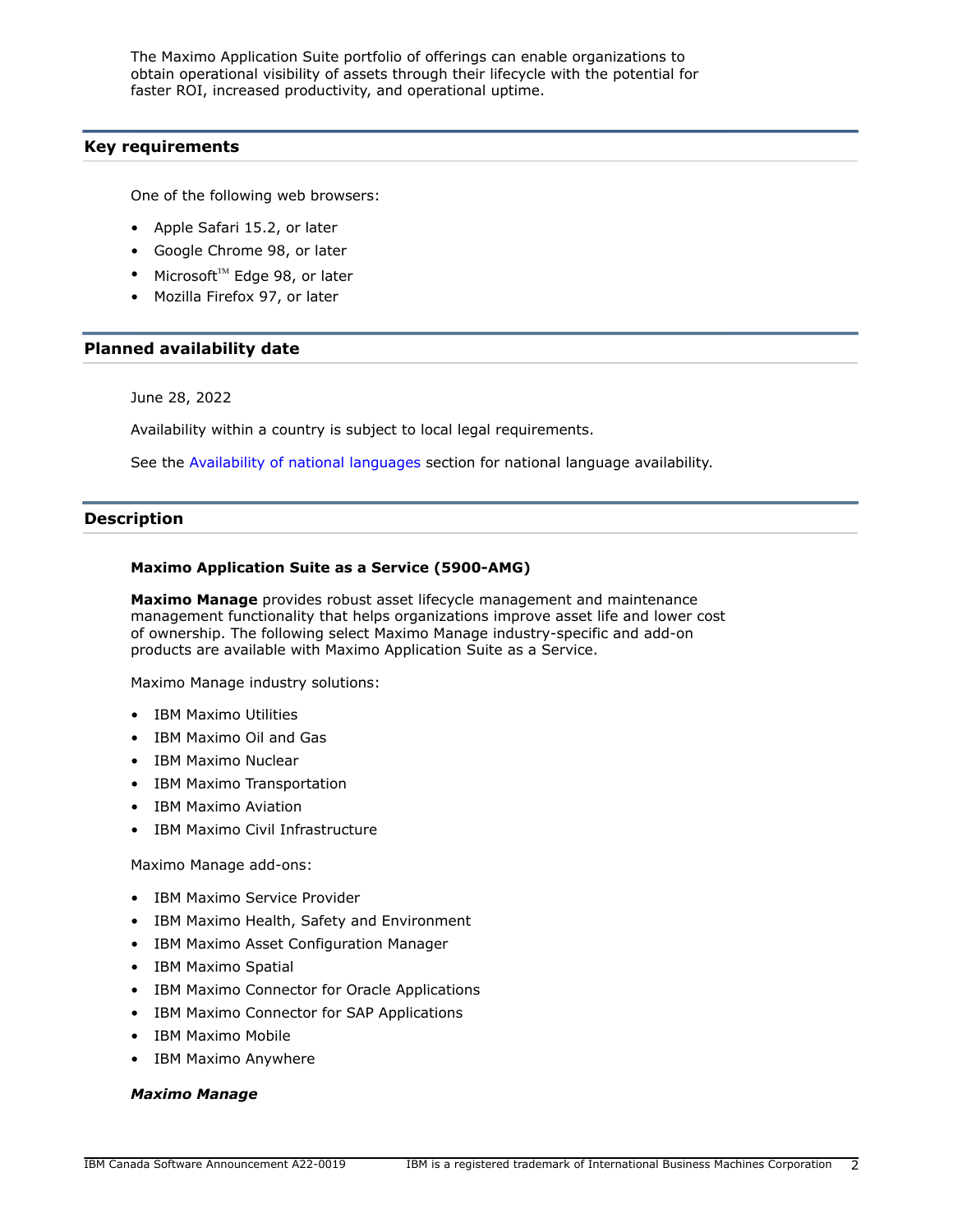Maximo Manage unifies robust asset lifecycle and maintenance management activities, providing insight into all enterprise assets, their conditions and work processes to assist clients with better planning and control.

Maximo Manage includes the following capabilities:

- Work management. Asset-intensive organizations need to centrally manage planned and unplanned work activities, from initial request through completion and recording of actuals. Mobile workers need to accomplish more in the field, from reading meters, to capturing electronic signatures, to using bar code and RFID capabilities for asset tracking and management. The right combination of features can streamline work processes for increased productivity.
- Asset management. An effective asset management solution must manage and optimize the use of all assets to promote greater asset availability, reliability, and performance. The result may extend the asset's life because assets are better maintained. The capability to gather and analyze data about asset operations helps an organization to move from corrective maintenance (repairs made after a problem occurs) to preventive maintenance (scheduled repairs based on experience). The last step is a move to predictive maintenance (repairs made because data for a particular asset indicates that a failure is imminent).
- Planning and scheduling. Planners and schedulers are at the heart of optimised work processes. To lower maintenance costs and improve resource usage, personnel need to graphically view all work orders and preventive maintenance schedules on a Gantt chart. Intuitive navigation through work orders can help dispatchers manage task and work dependencies.
- Crews dispatched for special jobs in remote locations have an acute need for the proper skills, tools, and documentation, which is an expensive strategy used in the most critical situations. In addition, the capability to locate and track field resources on a public map can help improve workforce management and help increase the efficiencies of emergency work.
- Supply chain management. As traditional business assets become more technology-enabled, operations and IT functions are increasingly converging in today's fast-paced business and technology environments. As a result, one way to effectively manage operational applications is to consolidate them. Organizations that seek to better manage their supply chains must:
	- Find support that can manage a wide variety of asset types and maintenance information
	- Establish a single technology system to manage virtually all asset types and information (for example, production, linear, facilities, transportation, and infrastructure) including calibration support and use of mobile capabilities
	- Have an integrated asset management solution that enables optimal return on assets, assists customers with their regulatory compliance with regulations and helps minimise risk
	- Develop smarter processes and provide users with an innovative, fully integrated supply chain management system designed for asset intensive industries
- Mobility. The widespread adoption of mobile technologies requires today's engineers, field technicians, and other business staff to use smart mobile devices to get their work done. These workers need to complete their projects within an optimised, IT-approved environment. By taking advantage of device-specific capabilities such as photos and voice-to-text features, mobile solutions enable technicians to capture the right information at the right time.
- Calibration. This capability provides requirements for traceability and reverse traceability, calibration history data, calibration data sheets, and reporting.
- Linear Assets. This capability is used for managing assets such as roads, pipelines, rail lines, and transmission lines. The linear visual control feature is designed to provide an improved user experience when administering linear assets.

Maximo Manage has options that address the special needs of industries:

• Utilities. Provides special capabilities for linear assets, configuration management, and crew schedule or dispatching based on geospatial visual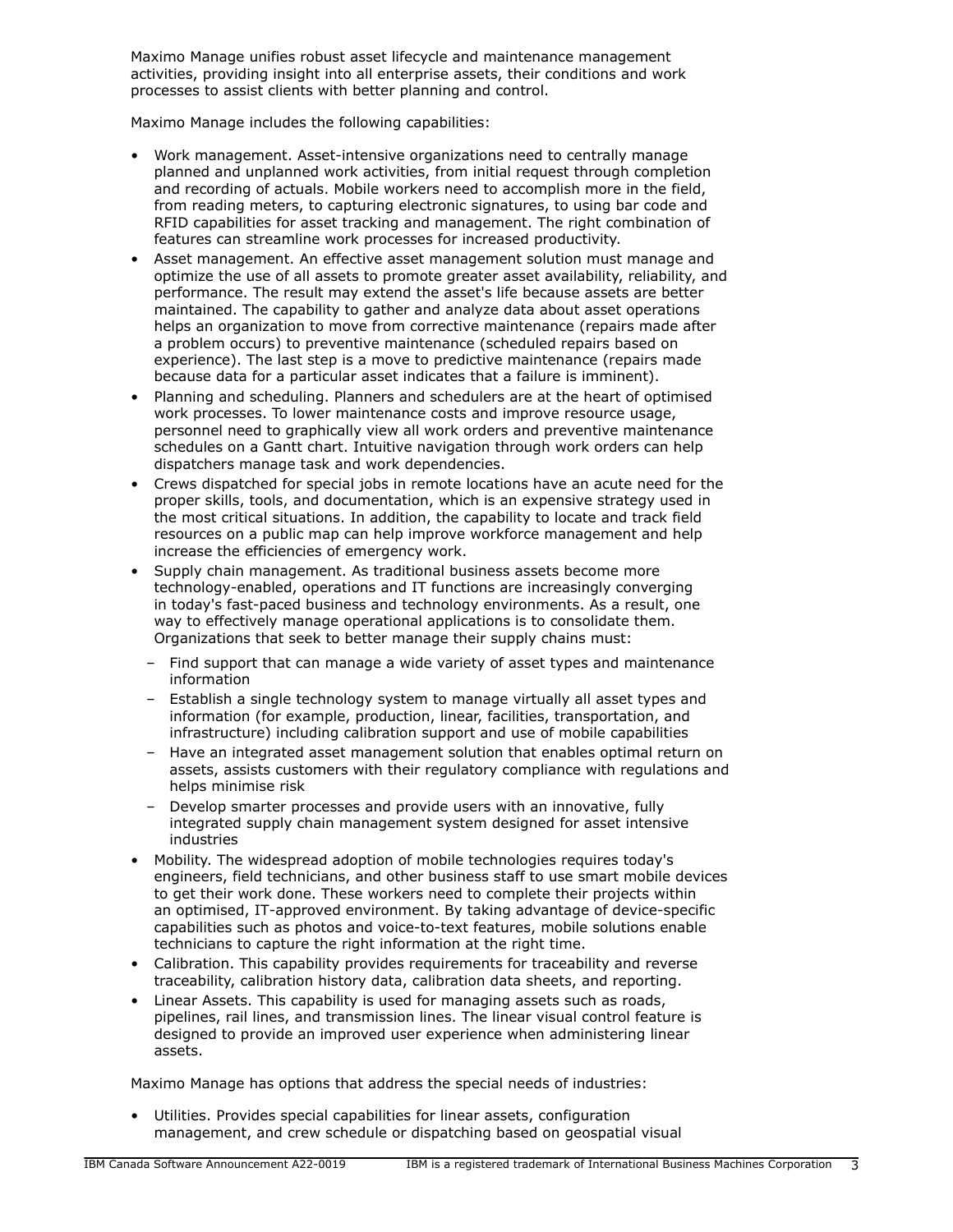management tools. Suitable for transmission and distribution in water and wastewater, gas, and electric power.

- Oil and gas, mining, and metals. Focuses on operational excellence by helping clients integrate safety, reliability, compliance, and performance into work management. Helps reduce costs through standardization, collaboration, and the adoption of better operational practices.
- Manufacturing. Helps industries such as automotive, aerospace and defence, electronics or industrial products, food and beverage, or consumer products manage all their assets and maintenance activities. Uses concepts such as proper Lean Six Sigma terminology and complements product lifecycle management requirements.
- Life sciences, Helps monitor, track, and manage equipment, facilities, mobile, and IT-enabled assets. Use calibration to manage tools, traceability, and management of e-signature and gold standards.
- Healthcare. Helps manage the complex relationship between facilities and equipment readiness. Tracks and locates critical assets, monitors facility conditions, helps clients comply with reporting requirements and integrates with operational health information systems.
- Nuclear power. Helps nuclear organizations manage work and asset management regulations through detailed state management, workflows, escalations, and e-signature. Suitable to assist in the management of client activities within stringent regulatory environments due to compliance, health, safety, and security.
- Transportation. Provides detailed asset configuration management, fuel management, drivers' logs, and bay scheduling tools to help improve the availability and use of critical transportation assets in organizations that operate rail, road, and air traffic or logistics.
- Service providers. Helps manage profitability and SLAs by linking customer service commitments with field teams that deliver services. Related service management activities for multiple customers are managed in a single cloudbased deployed instance that is accessible by an Android or Apple mobile device.

For more information about compatibility and coexistence for Maximo Manage and the Maximo Manage add-ons and industry solutions that are included with Maximo Application Suite, see the [IBM Maximo Application Suite](https://www.ibm.com/products/maximo) website.

## *Maximo Manage industry solutions*

## *Maximo Utilities*

Maximo Utilities helps enable clients in the electric, gas, and water utility industries to efficiently and effectively manage all their assets that are used in the transmission and distribution of electricity, gas, and water. The solution addresses key business challenges by optimizing asset performance, assisting clients in complying with industry regulations, and leveraging industry best practices. This solution is configurable to help clients keep pace with the ever-changing business and regulatory requirements of utilities. Additional capabilities support advanced planning and scheduling in Maximo Utilities including CPM for Crews, and Work Crew Gantt View.

#### *Maximo Oil and Gas*

Helps transform business models by integrating work and asset management, assisting clients with meeting their health and safety requirements, and integrated operations in a way that becomes essential for oil and gas businesses. This evolving offering can help businesses improve operational efficiency and effectiveness, help businesses meet their quality and safety requirements, and maintain their regulatory and compliance standards.

Key features and capabilities of Maximo Oil and Gas and Maximo Health, Safety and Environment Manager are:

• Isolation Management application. To efficiently manage the work activities around isolating assets or locations that operate in a potentially dangerous environment, you can use the Isolation Management application. By using this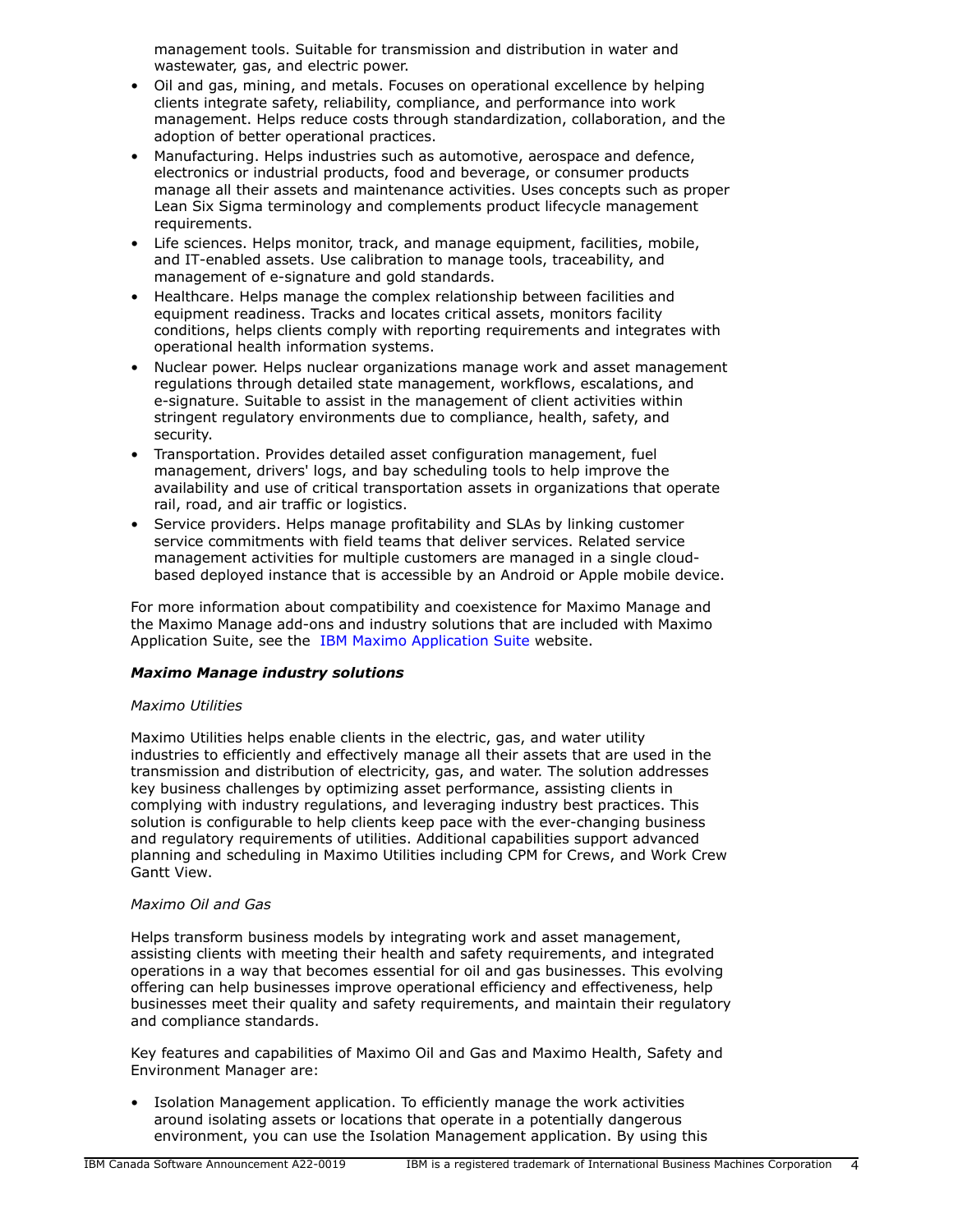application, you can create isolation certificates that provide a system of control to assist client with its plant and personnel safety procedures.

- Operational Actions application. To efficiently manage the actions that are assigned to you or to your group, across multiple applications, you can use the Operational Actions application. By using this application, you can manage all of the actions for any Maximo Health, Safety and Environment Manager application for which actions are defined. You can review the actions that are to be completed, mark actions as complete, and add actions to an application. You can also create queries that are based on search fields that you choose and create reports from those queries.
- Operator Log Book application. With this application, clients can review all the shift logs and their entries that relate to an asset or a location. Operator log books link shift logs together into a log book. An operator log book facilitates the organization of shift logs. Personnel who are taking over from an earlier work shift can review the progression of events and be aware of the possible need for action.
- Ticket Templates application. Applying standardized templates to common and high-volume tickets saves time by letting the system populate values from the template into fields on the ticket. Clients can create and manage templates by using the Ticket Templates application. Clients can also add frequently used ticket templates to your Quick Insert portlet.

#### *Maximo Nuclear*

Maximo Nuclear is a robust enterprise asset management system that helps manage the lifecycle of assets of nuclear plants and fleets. It streamlines and automates key asset management processes while providing a single platform for managing all asset types. It also supports industry-specific requirements by modeling nuclear objects and business processes, including:

- Technical specifications
- Clearances
- **Permits**
- Surveillance testing
- Corrective actions

Maximo Nuclear offers Extended Operational Management with major functionality added for complex capabilities required by nuclear power and other sophisticated power generation users.

#### *Maximo Transportation*

Maximo Transportation provides enterprise asset management to improve the productivity of all types of transportation assets. Assets include fleets of cars, trucks, buses, locomotives, rail vehicles, aircraft, vessels, and related linear assets. The software helps organizations meet regulatory requirements, extend asset life, optimize parts management, reduce road calls, and increase planned maintenance.

This industry-specific solution helps manage critical aspects of each asset's lifecycle, while providing key capabilities such as automated alerts, campaigns, lifecycle accounting, fuel system integration, industry codes, motor pool capabilities, telematics integration, driver logs, warranty recovery, recent and repeat repair notification and mechanics clipboard. Maximo Transportation helps clients address the stringent requirements of regulatory bodies, while also adhering to industrystandard coding structures for industries such as trucking, rail, and aviation. Best practices are built into the solution to help extend asset life, optimize spare parts management, reduce road calls and incidents, and increase planned maintenance.

This is a robust solution for managing all transportation asset types, including fleets of cars, trucks, buses, locomotives and rail vehicles, aircraft, and vessels, adding capabilities to Maximo Manage. It can be combined with Maximo Asset Configuration Manager to support maintenance, repair, and overhaul of aircraft.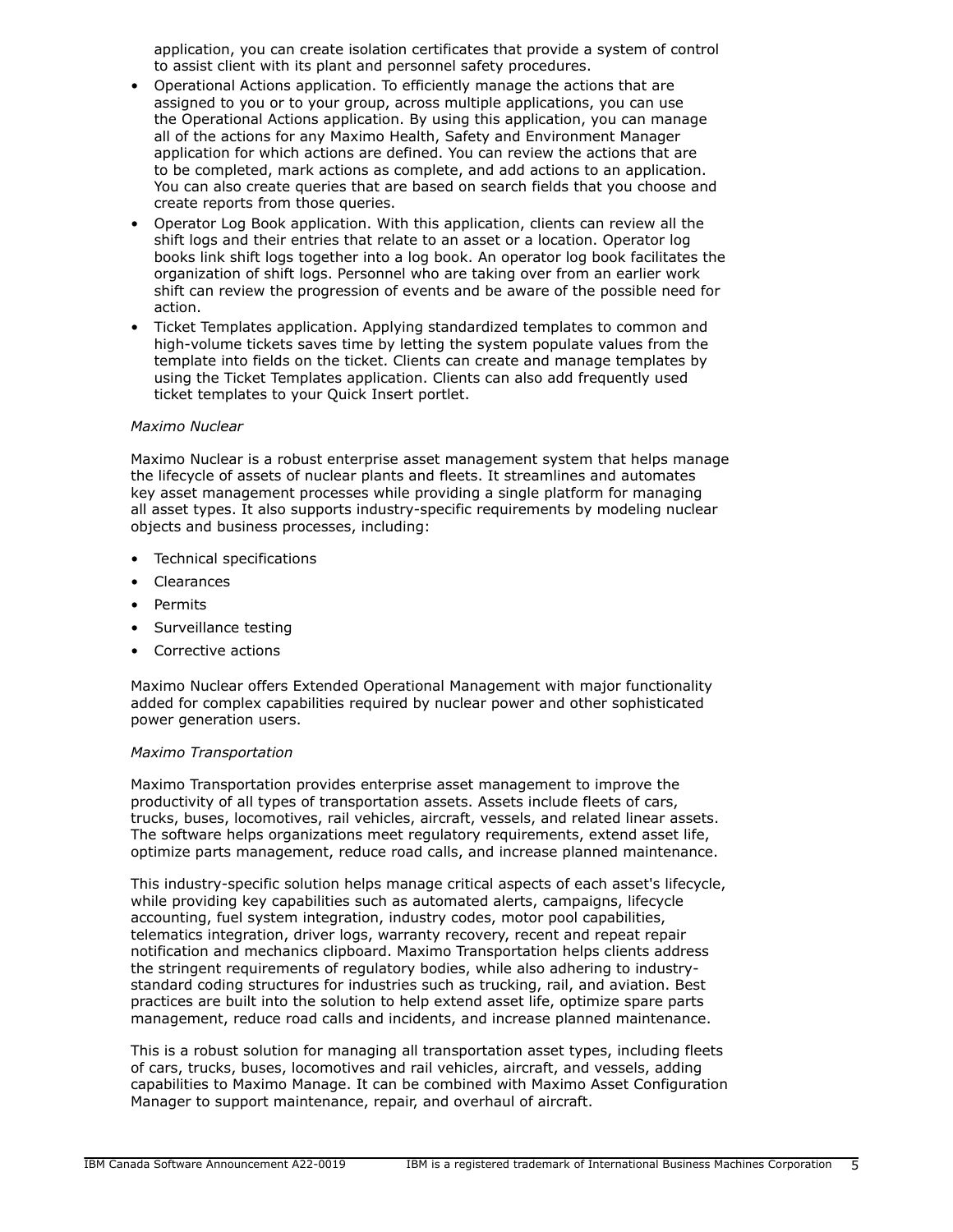Maximo Transportation provides:

- Advanced asset management capabilities for equipment status, metre change out and history, metre import, position codes, serial number changes and warranty recovery
- Enhanced work management capabilities for campaigns, industry codes, labour certification, maintenance alerts, mechanics clipboard and outside repair orders
- Extended inventory management features for cycle counting and fuel tank management

## *Maximo Aviation*

Maximo Aviation provides robust lifecycle management and maintenance management capabilities for both rotary and fixed wing aircraft. Its focused tool set can help organizations that provide maintenance, repair, and overhaul services in the aviation market to improve the performance of their operations. With its advanced asset management functions, Maximo Aviation can help your organization improve asset life, reduce aircraft downtime, and lower the cost of ownership.

Maximo Aviation feature set includes:

- Enhanced data access control that provides more fine-grained access control to data
- Maintenance program management for equipment that enables equipment maintenance tasks to be defined as part of the operator maintenance program (OMP)
- Work package enhancements that enable users to define and manage the contents of a work package that is aligned to the operational processes of an organization
- Capability to allocate aircraft to flight schedules, validate the availability of the aircraft against planned maintenance, and import flight schedules from thirdparty applications
- Capability to define preflight checks and aircraft preparation in advance of the planned flights
- Capability to view the current role of an aircraft (for example, commercial) and to apply role changes based on predefined job cards
- Enhanced receiving and inspection process
- Integrated shipment and inventory usage processes
- Capability to provide a fixed price quote
- Support for customer tool rentals
- Support for calibration

## *Maximo Civil Infrastructure*

Maximo Civil Infrastructure integrates current IBM asset lifecycle management capabilities to support operators in monitoring the condition of civil infrastructure, such as bridges, roads, and tunnels throughout the lifecycle of the infrastructure. It integrates inspection, anomaly tracking, and maintenance activities to help organizations improve asset life, keep critical systems up and running, and potentially lower total cost of ownership of civil infrastructure.

Maximo Civil Infrastructure provides the capability to:

- Track and manage assets, including components of a structure, such as cables, hangers, and decks as well as related assets, such as fans, dampers, and dehumidifiers
- Manage planned and unplanned work activities, ranging from routine maintenance to complex structure updates
- Perform and record the results of inspections on steel and concrete structures, roads, rails, and related equipment
- Track contractor work, purchase orders, and contracts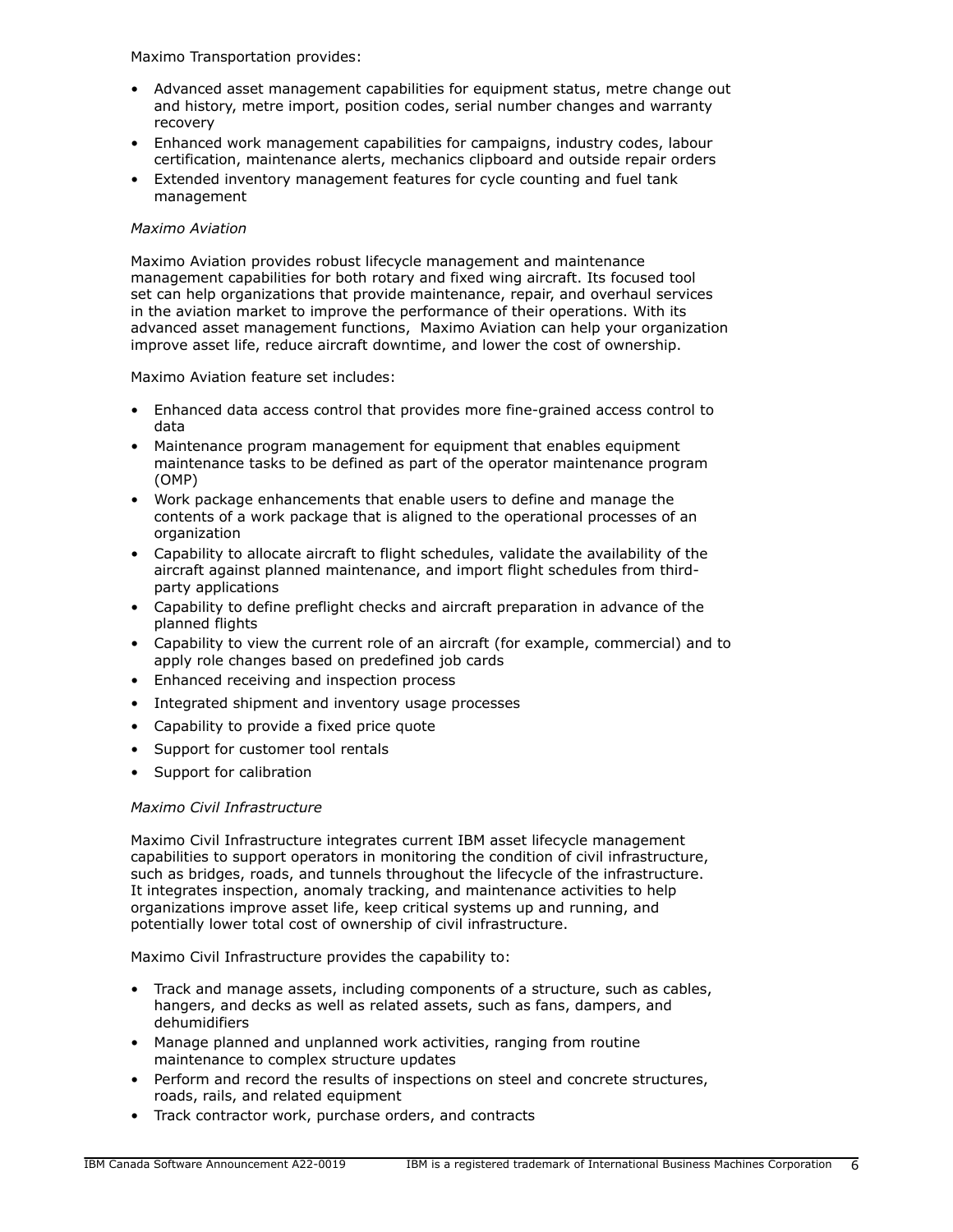• Visualize planned work and anomalies in asset, linear, spatial, or schematic views, accounting for the differing user interactions based on the different structures

Maximo Civil Infrastructure provides infrastructure owners an accurate account of the history, condition, and planned activity related to assets on and in bridges, roads, tunnels, and railways. With Maximo Civil Infrastructure, organizations can more efficiently inspect structures and manage the anomalies identified during inspections as well as manage routine work on structures. In addition, it supports for the connection of sensors on structures to gain deeper insights into the infrastructure that they are managing.

Maximo Civil Infrastructure enhances core Maximo Manage functionality using the add-ons needed to perform the initial configuration of security groups to focus on the applications most relevant to the management of civil infrastructure. With Maximo Civil Infrastructure, organizations can begin the journey towards more automated and intelligent management of civil infrastructure.

## *Maximo Manage add-ons*

## *Maximo Service Provider*

This solution delivers a suite of applications that can help your organization manage customer agreements, service delivery, customer billing, and supplier contracts. Maximo Service Provider supports service as a business and features extensive capabilities in service management for relevant asset classes. This Maximo solution is designed to meet the needs of clients who manage assets and services for customers, as a business, or clients who manage assets and services within an enterprise and bill internally for those services.

Maximo Service Provider provides:

- Enhanced visibility to price summaries within the customer estimate and customer bill
- Capability to enable pricing rules to be set on a group of work orders
- Feature that enables the price of billable work orders to be split or distributed between multiple customers

## *Maximo Health, Safety and Environment*

Maximo Health, Safety and Environment can help transform business models by integrating work, asset management, and health and safety functions. This offering can help businesses improve operational efficiency and effectiveness, helps businesses meet its safety requirements and its regulatory and compliance standards.

Some key new or enhanced features and capabilities of Maximo Health, Safety and Environment:

- Incident management. Log safety observations; report hazards; create communications short cuts; identify persons impacted by incidents and external witnesses, record injured witnesses, and injury and illness details; attach related documents, capture risk and consequence and assess impact; identify and log multiple assets, locations, and configuration items.
- Investigations. Record a sequence of events with an investigation.
- Management of change. Document a prestart safety review within Maximo so that all relevant information to support a change is in one place.
- Operator log. Capture the details related to a production loss during log entry; add crossover domains for all users to define applicable field where the incident should be logged.
- Permit to work. Locate passing valves and identify isolation schemes.
- Chemical management. Distinguish chemical items and incorporate any chemical specific inventory management process.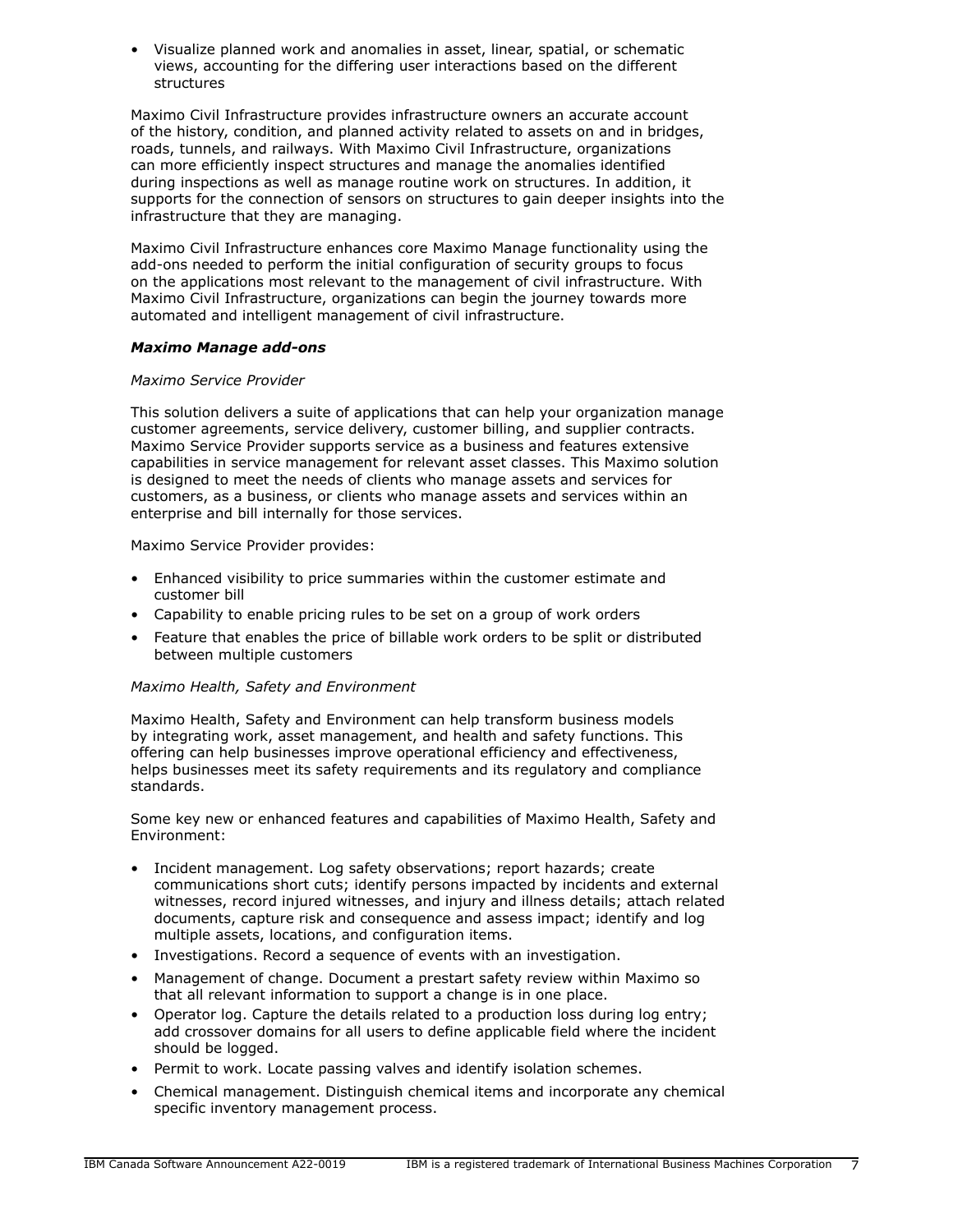• Operational risk assessment. Circulate risk assessments for multiple reviews and approval so that risks are thoroughly evaluated by multiple persons.

## *Maximo Asset Configuration Manager*

This module is an add-on to Maximo Manage that helps organizations manage the configuration of high-value, complex, and regulated assets such as aircraft and rail vehicles. It provides near real-time calculation of an asset's configuration and the life of each component of the asset, enabling more accurate system and component analysis and reporting.

Maximo Asset Configuration Manager provides:

- Task card data importing enhancement that allows for an estimated due date (which is provided by an external system) to override the standard logic associated with a task card due date.
- Build Data Interpreter (BDI) capability to clearly indicate to the user that there is no BDI status associated with the record. A new icon with a textual indicator is automatically displayed based on the status of the record.
- Technical Records capability to help ensure that the BDI does not validate Technical Records to improve performance where validation is not required.
- Task card generation behavior enhancements to prompt an appropriate manual review of the Technical Record requirement when it is automatically generated by the system.
- Model application enhancement of the part number search capability to enable a user to easily identify the part numbers that apply to their respective build items.
- Work order enhancement to close or update a work order when a task card or job card is deleted or modified, so that the user is fully aware of any changes that are made and help maintain compliance.

## *Maximo Spatial*

Maximo Spatial enables users to visualize all assets and work in their geospatial context to optimize resources and decisions supporting Spatial Business Analysis. Maximo Spatial will continue to improve its ability to operate on multiple GIS platforms using JavaScript, the REST API, and SQL that creates and updates GIS features at the databases level. The Spatial architecture supports Federated Databases and the capability to manage authorization and consumption of external data in a security-rich environment while using Maximo Manage.

## *Maximo Connector for Oracle Applications*

Maximo Connector for Oracle Applications provides bidirectional, process-wide connectivity between Maximo Manage based products and Oracle E-Business Suite 12. The connector simplifies and accelerates Manage deployment in the enterprise and supports ongoing near real-time data exchange between Manage and Oracle ERP systems. The connector provides a library of predefined integrations supporting various business process integration scenarios for asset, work, material, procurement, human resources, and financials. Users can select the integrations that best suit their business scenarios to support their day-to-day operations. Predefined integrations can be easily extended, and new integrations can be added with its intuitive, easy-to-use development, configuration, and deployment environment.

Maximo Connector for Oracle Applications helps reduce and manage the cost of initial and ongoing integration between Maximo Manage based products and Oracle E-Business Suite 12 and streamlines business processes spanning across Maximo and Oracle E-Business Suite 12 through automation and real-time data exchanges.

## *Maximo Connector for SAP Applications*

Maximo Connector for SAP Applications provides bidirectional, process-wide connectivity between Maximo based products and SAP ERP 6.0. The adapter simplifies and accelerates Maximo deployment in the enterprise and support ongoing near real-time data exchange between Maximo and SAP. The adapter provides a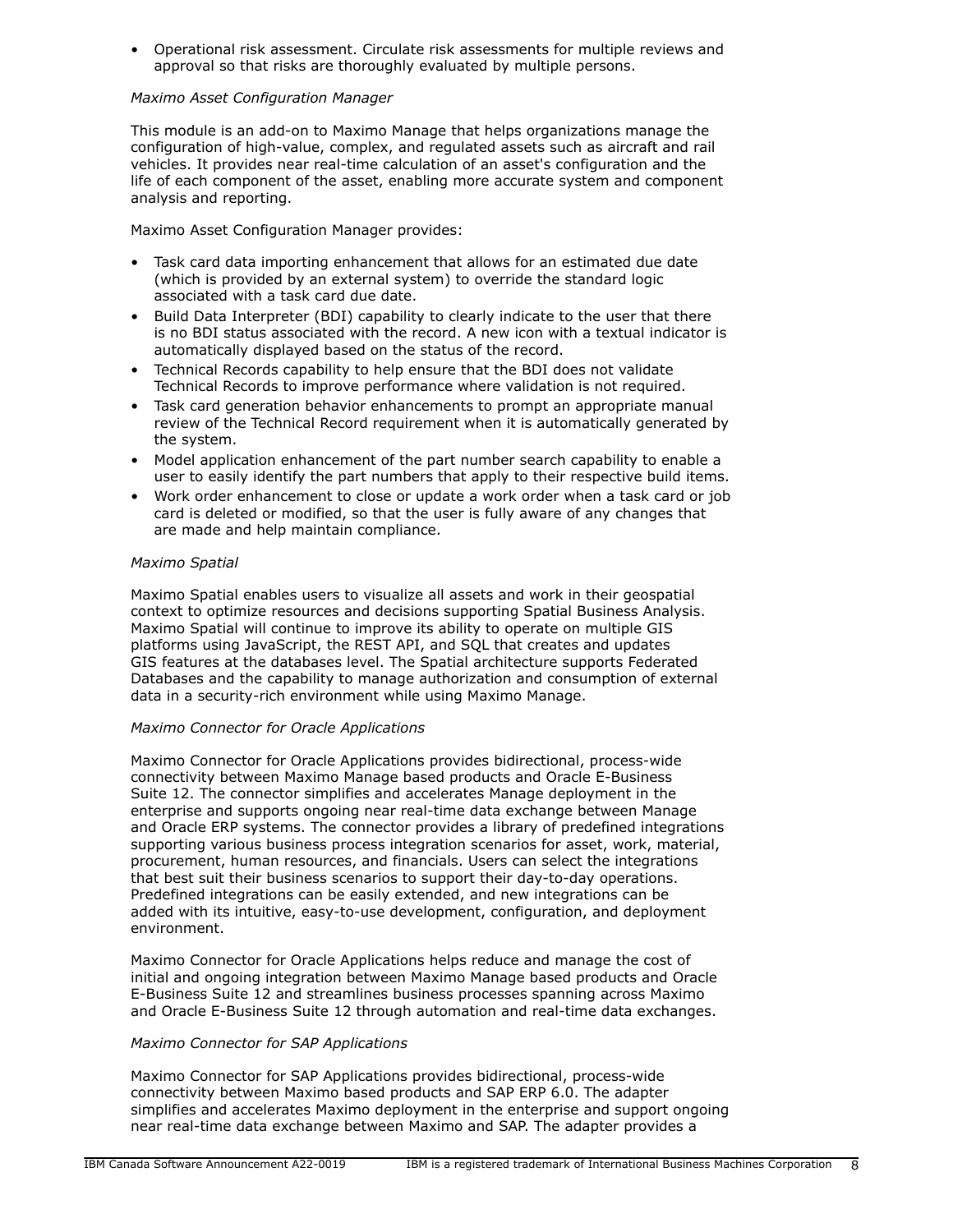library of predefined integrations supporting various business process integration scenarios for asset, work, material, procurement, human resources, and financials. Users can select the integrations that best suit their business scenarios to support their day-to-day operations. Predefined integrations can be extended, and new integrations can be added with its intuitive, easy-to-use development, configuration, and deployment environment.

Maximo Connector for SAP Applications helps reduce and manage the cost of initial and ongoing integration between IBM Maximo Manage based products and SAP ERP 6.0 and streamlines business processes spanning across Manage and SAP ERP 6.0 through automation and real-time data exchanges.

Maximo Connector for SAP Applications:

- Delivers support for integration to SAP
- Enables clients to integrate with SAP through a ready-to-use adapter with preconfigured integration points
- Delivers support for S/4HANA

## *Maximo Mobile*

Maximo Mobile is designed to improve technician productivity and work engagement. With this offering, technicians can work with the right information at the right time in one single, intuitive application. Maximo Mobile is available in connected and disconnected mode and helps clients to gain improved results and productivity, with more satisfied and autonomous technicians.

#### *Maximo Anywhere*

Maximo Anywhere clients who want to continue to use any of its nine mobile applications, can enable this access through this add-on to Maximo Manage. When installed, the Maximo Anywhere applications co-exist with Maximo Mobile. Maximo Anywhere applications also enable OpenID Connect (OIDC) authentication to Maximo Application Suite and consumption of AppPoints.

## <span id="page-8-0"></span>**Availability of national languages**

IBM Maximo Application Suite as a Service is available in the following languages:

- English
- Brazilian Portuguese
- Croatian
- Czech
- Danish
- Dutch
- Finnish
- **French**
- German
- Hungarian
- **Italian**
- Japanese
- Korean
- Norwegian
- Polish
- Russian
- Simplified Chinese
- Slovak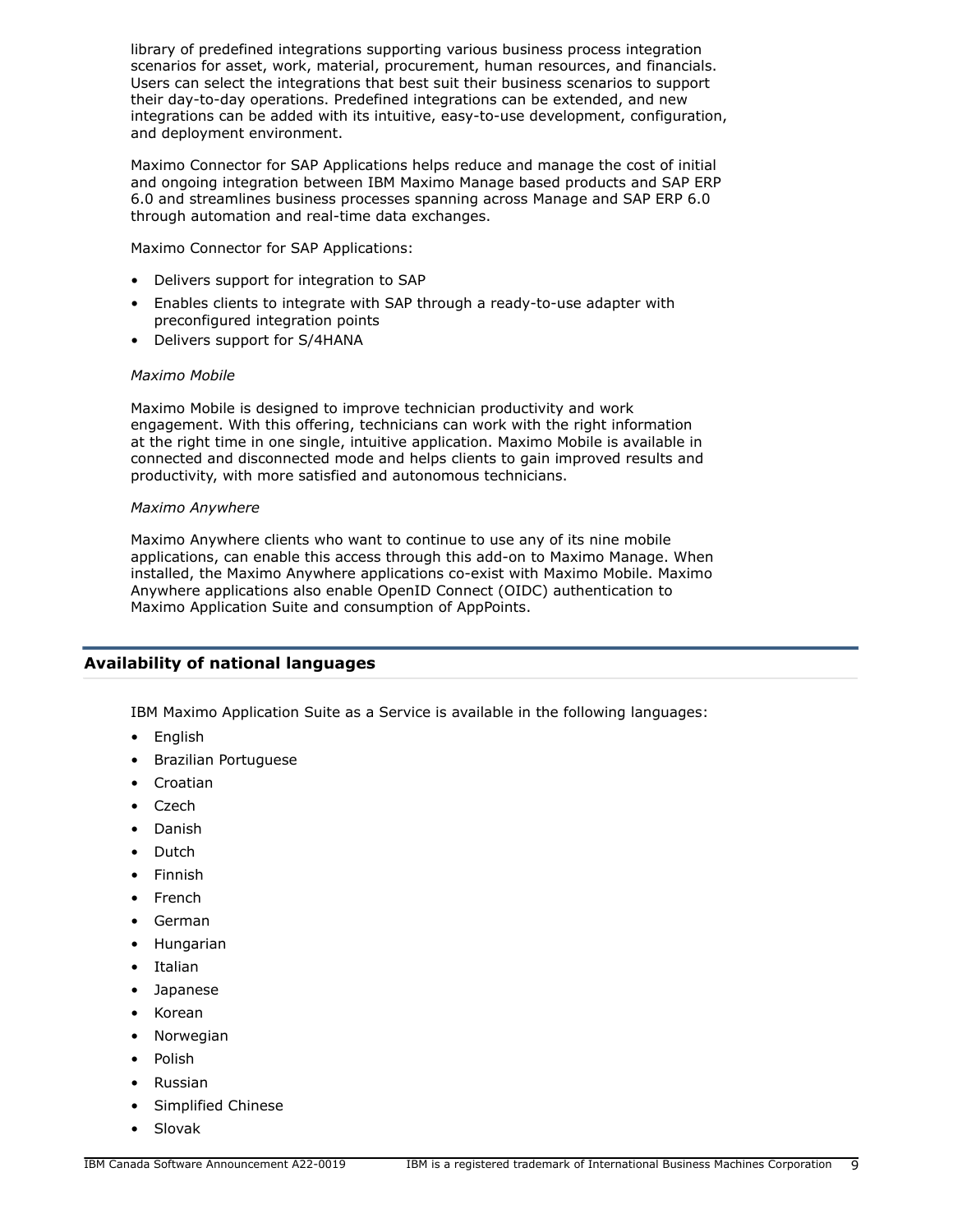- **Slovenian**
- **Spanish**
- **Swedish**
- Traditional Chinese
- **Turkish**

Translation information, if available, can be found at the [Translation Reports](http://www.ibm.com/software/reports/compatibility/clarity/languageCategory.html) website.

# <span id="page-9-0"></span>**Program number**

| Program number | VRM           | Program name           |
|----------------|---------------|------------------------|
| 5900-AMG       | Cloud service | IBM Maximo Application |
|                |               | Suite as a Service     |

# **Offering Information**

Product information is available on the [IBM Offering Information](http://www.ibm.com/common/ssi) website.

More information is also available on the [Passport Advantage](http://www.ibm.com/software/passportadvantage)<sup>(R)</sup> and Passport [Advantage Express](http://www.ibm.com/software/passportadvantage) website.

# <span id="page-9-1"></span>**Publications**

English and national language product documentation can be accessed in IBM Documentation on the general availability date:

• [IBM Maximo Application Suite documentation](http://www.ibm.com/docs/mas/latest)

# **Services**

## **IBM Systems Lab Services**

Systems Lab Services offers infrastructure services to help build hybrid cloud and enterprise IT solutions. From servers to storage systems and software, Systems Lab Services can help deploy the building blocks of a next-generation IT infrastructure to empower a client's business. Systems Lab Services consultants can perform infrastructure services for clients on-line or onsite, offering deep technical expertise, valuable tools, and successful methodologies. Systems Lab Services is designed to help clients solve business challenges, gain new skills, and apply best practices.

Systems Lab Services offers a wide range of infrastructure services for IBM Power $R$ ) servers, IBM Storage systems, IBM  $Z^{(R)}$ , and IBM LinuxONE. Systems Lab Services has a global presence and can deploy experienced consultants on-line or onsite around the world.

For assistance, contact Systems Lab Services at ibmsls@us.ibm.com.

To learn more, see the [IBM Systems Lab Services](https://www.ibm.com/it-infrastructure/services/lab-services) website.

# **IBM ConsultingTM**

As transformation continues across every industry, businesses need a single partner to map their enterprise-wide business strategy and technology infrastructure. IBM Consulting is the business partner to help accelerate change across an organization. IBM specialists can help businesses succeed through finding collaborative ways of working that forge connections across people, technologies, and partner ecosystems. IBM Consulting brings together the business expertise and an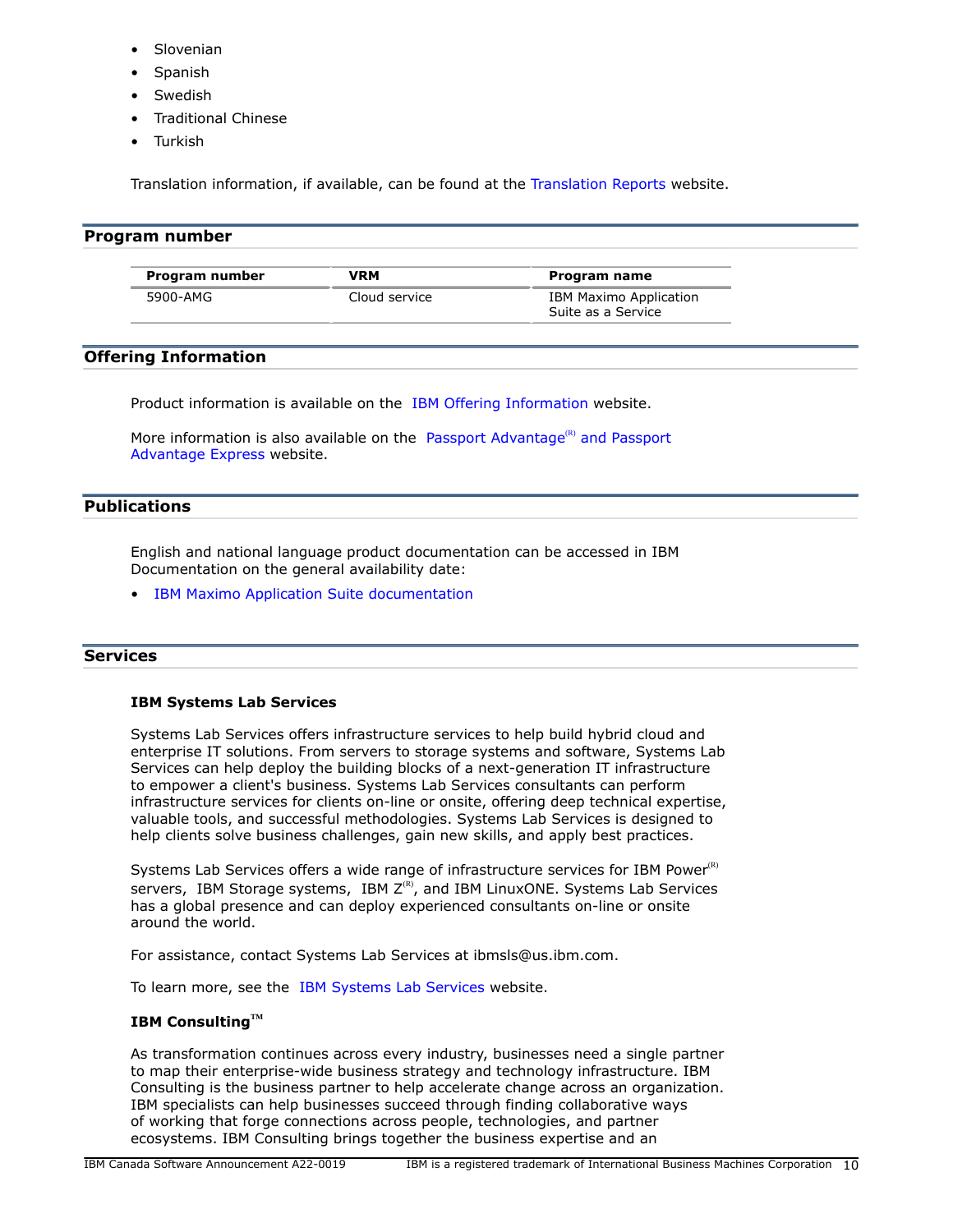ecosystem of technologies that help solve some of the biggest problems faced by organizations. With methods that get results faster, an integrated approach that is grounded in an open and flexible hybrid cloud architecture, and incorporating technology from IBM Research<sup>(R)</sup> and IBM Watson<sup>(R)</sup> AI, IBM Consulting enables businesses to lead change with confidence and deliver continuous improvement across a business and its bottom line.

For additional information, see the [IBM Consulting](https://www.ibm.com/consulting) website.

## **IBM Technology Support Services (TSS)**

Get preventive maintenance, onsite and remote support, and gain actionable insights into critical business applications and IT systems. Speed developer innovation with support for over 240 open-source packages. Leverage powerful IBM analytics and AI-enabled tools to enable client teams to manage IT problems before they become emergencies.

TSS offers extensive IT maintenance and support services that cover more than one niche of a client's environment. TSS covers products from IBM and OEMs, including servers, storage, network, appliances, and software, to help clients ensure high availability across their data centre and hybrid cloud environment.

For details on available services, see the [Technology support for hybrid cloud](https://www.ibm.com/services/technology-support) [environments](https://www.ibm.com/services/technology-support) website.

#### **IBM Expert Labs**

Expert Labs can help clients accelerate their projects and optimize value by leveraging their deep technical skills and knowledge. With more than 20 years of industry experience, these specialists know how to overcome the biggest challenges to deliver business results that can have an immediate impact.

Expert Labs' deep alignment with IBM product development allows for a strategic advantage as they are often the first in line to get access to new products, features, and early visibility into roadmaps. This connection with the development enables them to deliver First of a Kind implementations to address unique needs or expand a client's business with a flexible approach that works best for their organization.

For additional information, see the [IBM Expert Labs](https://www.ibm.com/products/expertlabs) website.

# **IBM Security(R) Expert Labs**

With extensive consultative expertise on IBM Security software solutions, Security Expert Labs helps clients and partners modernize the security of their applications, data, and workforce. With an extensive portfolio of consulting and learning services, Expert Labs provides project-based and premier support service subscriptions.

These services can help clients deploy and integrate IBM Security software, extend their team resources, and help guide and accelerate successful hybrid cloud solutions, including critical strategies such as zero trust. Remote and on-premises software deployment assistance is available for IBM Cloud Pak ${}^{\text{\tiny(R)}}$  for Security, IBM Security QRadar<sup>(R)</sup>/QRoC, IBM Security SOAR/Resilient<sup>(R)</sup>, IBM i2<sup>(R)</sup>, IBM Security Verify, IBM Security Guardium<sup>(R)</sup>, and IBM Security MaaS360<sup>(R)</sup>.

For more information, contact Security Expert Labs at sel@us.ibm.com.

For additional information, see the [IBM Security Expert Labs](https://www.ibm.com/security/security-expert-labs) website.

## <span id="page-10-0"></span>**Technical information**

#### **Specified operating environment**

#### *Hardware requirements*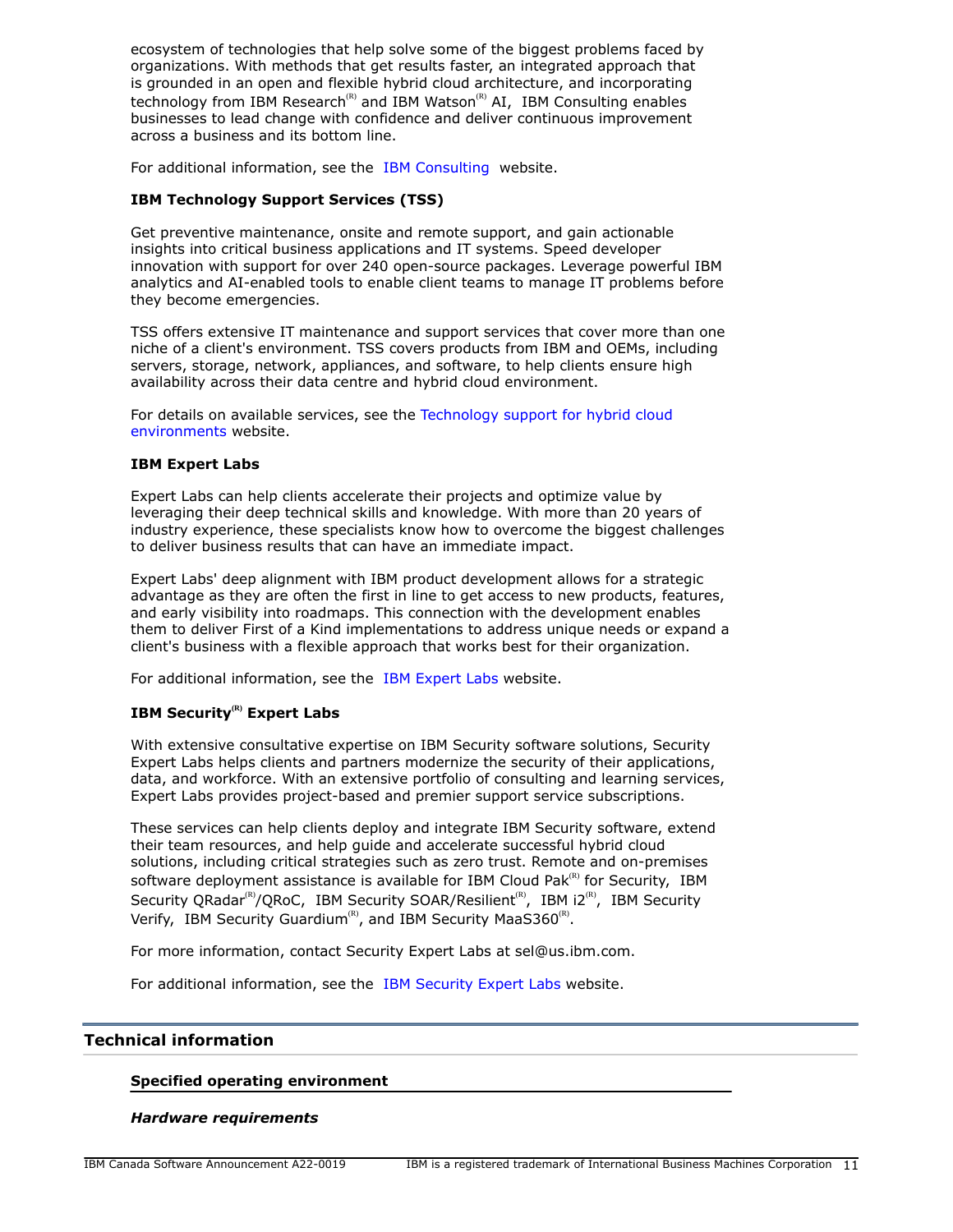Not applicable.

## *Software requirements*

One of the following web browsers:

- Apple Safari 15.2, or later
- Google Chrome 98, or later
- Microsoft Edge 98, or later
- Mozilla Firefox 97, or later

## *IBM Support*

[IBM Support](https://www.ibm.com/support) is your gateway to technical support tools and resources that are designed to help you save time and simplify support. IBM Support can help you find answers to questions, download fixes, troubleshoot, submit and track problem cases, and build skills. Learn and stay informed about the transformation of IBM Support, including new tools, new processes, and new capabilities, by going to the [IBM Support Insider](https://www.ibm.com/support/insider).

## *Additional IBM support*

#### **IBM Client Engineering for Systems**

Client Engineering for Systems is a framework for accelerating digital transformation. It helps you generate innovative ideas and equips you with the practices, technologies, and expertise to turn those ideas into business value in weeks. When you work with Client Engineering for Systems, you bring pain points into focus. You empower your team to take manageable risks, adopt leading technologies, speed up solution development, and measure the value of everything you do. Client Engineering for Systems has experts and services to address a broad array of use cases, including capabilities for business transformation, hybrid cloud, analytics and AI, infrastructure systems, security, and more. Contact Client Engineering for Systems at sysgarage@ibm.com.

#### **Planning information**

#### *Packaging*

Not applicable.

#### **Direct client support**

Direct customer support is provided by IBM Operational Support Services - SoftwareXcel. This fee service enhances your productivity by providing voice and electronic access into the IBM support organization. IBM Operational Support Services - SoftwareXcel helps answer questions pertaining to usage and suspected software defects for eligible products. Installation and technical support is provided by Global Services. For more information call 800-IBM-4YOU (426-4968).

For technical support or assistance, contact your IBM representative or go to the [IBM Support](http://www.ibm.com/support) website.

## <span id="page-11-0"></span>**Ordering information**

For ordering information, consult your IBM representative or IBM Business Partner, or go to the [Passport Advantage](https://www.ibm.com/software/passportadvantage/) website.

This program is available only through Passport Advantage.

These products may only be sold directly by IBM or by IBM Business Partners.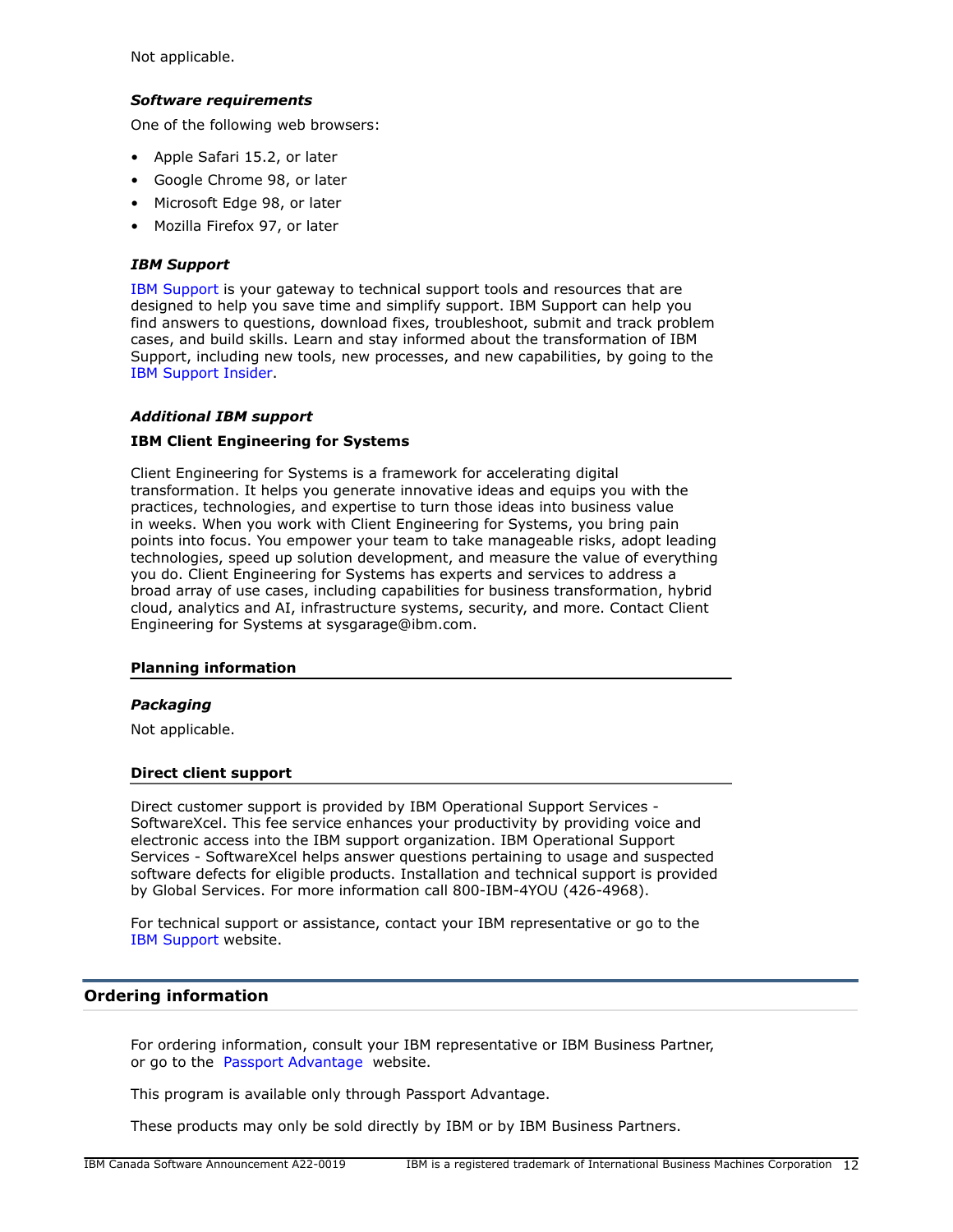To locate IBM Business Partners in your geography, see the [Find a Business Partner](http://www.ibm.com/partnerworld/wps/bplocator/) page.

## **Passport Advantage**

IBM Maximo Application Suite as a Service introduces the following part numbers:

| Part number description                                                                                 | <b>Part number</b> |
|---------------------------------------------------------------------------------------------------------|--------------------|
| IBM Maximo Application Suite as a<br>Service for Other Public Clouds AppPoint<br>Subscription per Month | D0A51ZX            |
| IBM Maximo Application Suite as a Service<br>for Other Public Clouds AppPoint Overage                   | D0A52ZX            |

## **Charge metric**

The charge metrics for this cloud service and can be found in the following Service Description document (available at general availability):

| Program identifier | <b>Service Description</b><br>document title                                   | <b>Service Description</b><br>document number |
|--------------------|--------------------------------------------------------------------------------|-----------------------------------------------|
| 5900-AMG           | <b>IBM Maximo Application</b><br>Suite as a Service for<br>Other Public Clouds | i126-9424                                     |

Select your language of choice and scroll down to the Charge Metrics section. Follow-on releases, if any, may have updated terms. Clients will always be directed to the most current published version of the Service Description. To review older versions, use the "Version" drop-down menu to the left of the displayed Service Description to select a previous version.

## <span id="page-12-0"></span>**Terms and conditions**

The information provided in this announcement letter is for reference and convenience purposes only. The terms and conditions that govern any transaction for the acquisition of cloud services from IBM consist of either the IBM Cloud<sup>(R)</sup> Services Agreement and the applicable offering Service Description or the IBM International Passport Advantage Agreement or the International Passport Advantage Express Agreement and the IBM Terms of Use - General Terms for Cloud Offerings and the applicable offering Service Description.

#### **Technical support**

Technical support is provided for cloud services and enabling software, as applicable, during the subscription period. Any enhancements, updates, and other materials provided by IBM as part of any such technical support are considered to be part of the cloud service, as applicable, and therefore governed by the applicable agreement as defined in client's quote or transaction document. Technical support is included with the cloud service and is not available as a separate offering.

Additional technical support information for this cloud service offering may be found in the [IBM Support Guide](http://www.ibm.com/support/customercare/sas/f/handbook/home.html) or in service-specific documentation.

#### **Service Description**

The following Service Description document applies to the offering in this announcement (available at general availability).

| Program identifier | <b>Service Description</b><br>document title                                   | <b>Service Description</b><br>document number |
|--------------------|--------------------------------------------------------------------------------|-----------------------------------------------|
| 5900-AMG           | <b>IBM Maximo Application</b><br>Suite as a Service for<br>Other Public Clouds | i126-9424                                     |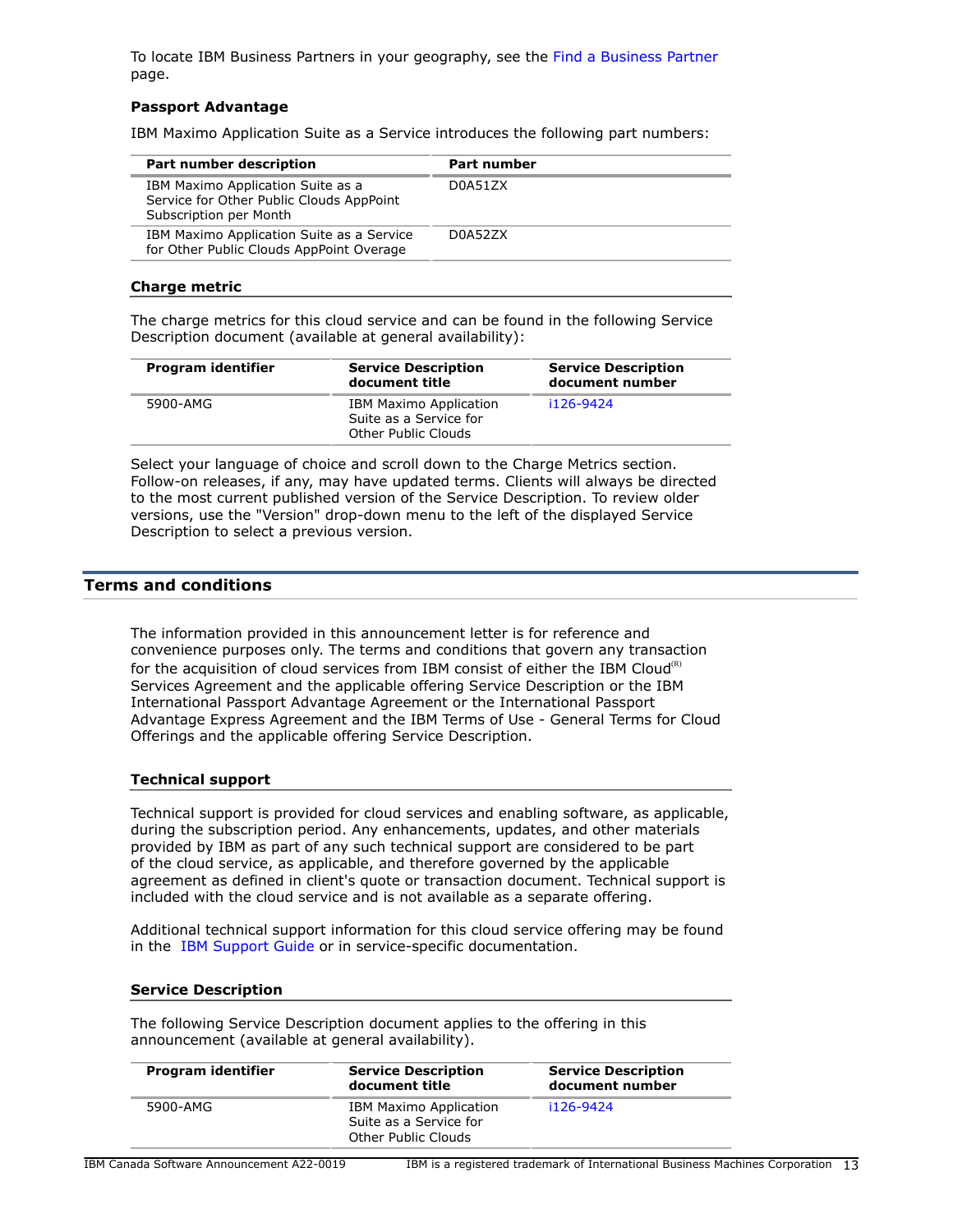Follow-on levels of this cloud service, if any, may have updated terms. Clients will always be directed to the most current published version of the Service Description. To review older versions, use the "Version" drop-down menu to the left of the displayed Service Description to select a previous version.

#### **Limited warranty**

See the warranty defined in the applicable agreement governing client's acquisition for this offering.

#### **Money-back guarantee**

No

# **Volume orders (IVO)**

No

## **Passport Advantage applies**

Yes, information is available on the [Passport Advantage and Passport Advantage](http://www.ibm.com/software/passportadvantage) [Express](http://www.ibm.com/software/passportadvantage) website.

## **Educational allowance available**

No

## **Statement of good security practices**

IT system security involves protecting systems and information through intrusion prevention, detection, and response to improper access from within and outside your enterprise. Improper access can result in information being altered, destroyed, or misappropriated or can result in misuse of your systems to attack others. Without a comprehensive approach to security, no IT system or product should be considered completely secure and no single product or security measure can be completely effective in preventing improper access. IBM systems and products are designed to be part of a regulatory compliant, comprehensive security approach, which will necessarily involve additional operational procedures, and may require other systems, products, or services to be most effective.

**Important:** IBM does not warrant that any systems, products, or services are immune from, or will make your enterprise immune from, the malicious or illegal conduct of any party.

## <span id="page-13-0"></span>**Prices**

Prices are subject to change without notice.

GST, QST, and sales taxes, where applicable, are extra.

For additional information and current prices, contact your local IBM representative or IBM Business Partner.

## **Business Partner information**

If you are an IBM Business Partner acquiring products from IBM, you may link to Passport Advantage On-line for resellers where you can obtain Business Partner pricing information. An IBMid and password are required to access the [IBM Passport](https://www.ibm.com/software/passportadvantage/pao_reseller.html) [Advantage](https://www.ibm.com/software/passportadvantage/pao_reseller.html) or [IBM PartnerWorld](https://www.ibm.com/partnerworld/resources/sell) $(R)$  website.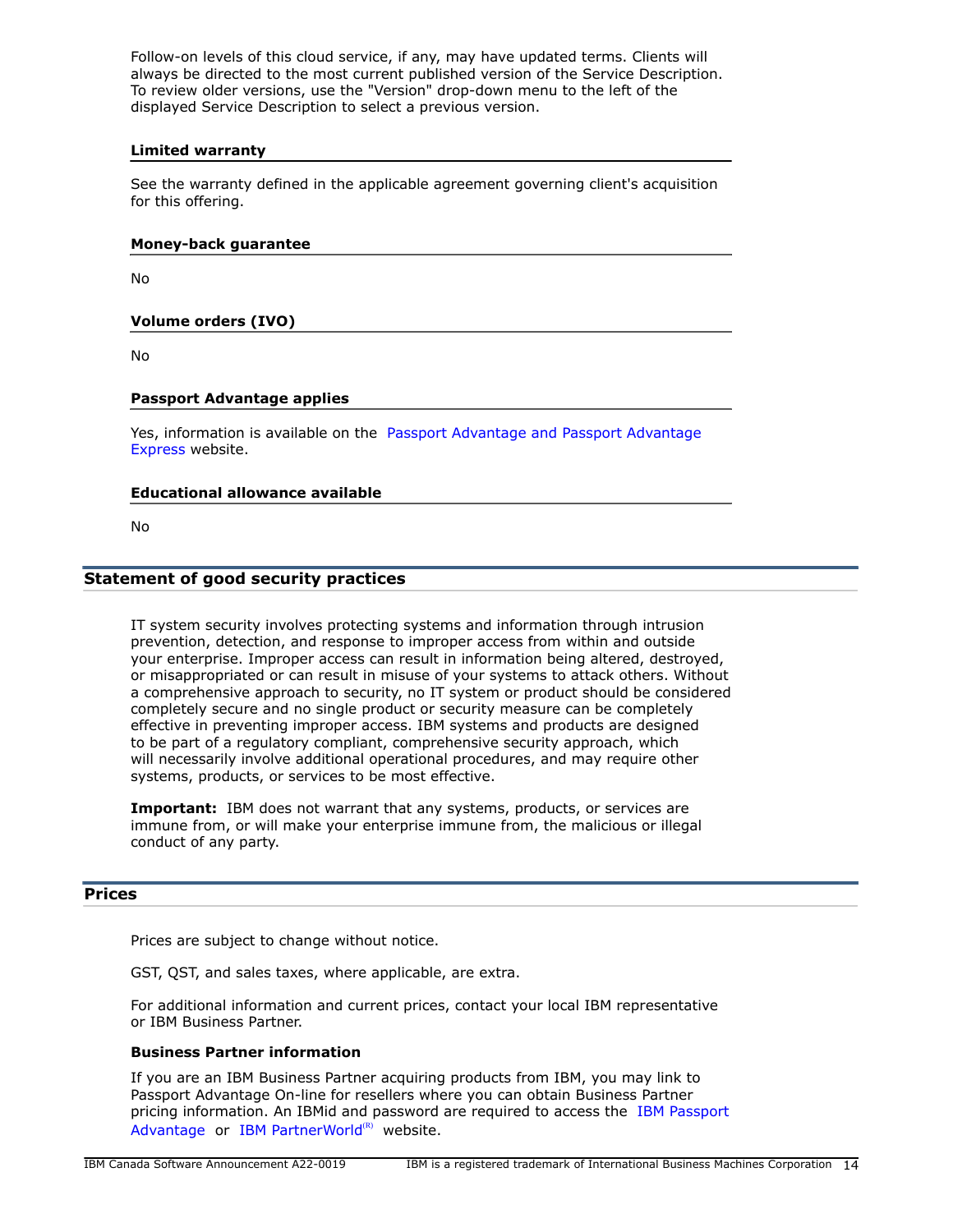#### **Passport Advantage**

For Passport Advantage information and charges, contact your IBM representative or IBM Business Partner. Additional information is also available on the [Passport](http://www.ibm.com/software/passportadvantage) [Advantage and Passport Advantage Express](http://www.ibm.com/software/passportadvantage) website.

#### **IBM Global Financing**

IBM Global Financing offers competitive financing to credit-qualified clients to assist them in acquiring IT solutions. Offerings include financing for IT acquisition, including hardware, software, and services, from both IBM and other manufacturers or vendors. Offerings (for all client segments: small, medium, and large enterprise), rates, terms, and availability can vary by country. Contact your local IBM Global Financing organization or go to the [IBM Global Financing](http://www.ibm.com/financing) website for more information.

IBM Global Financing offerings are provided through IBM Credit LLC in the United States, and other IBM subsidiaries and divisions worldwide to qualified commercial and government clients. Rates are based on a client's credit rating, financing terms, offering type, equipment type, and options, and may vary by country. Other restrictions may apply. Rates and offerings are subject to change, extension, or withdrawal without notice.

#### <span id="page-14-0"></span>**Order now**

To order, contact the IBM Digital Sales Center, your local IBM representative, or your IBM Business Partner. To identify your local IBM representative or IBM Business Partner, call 800-IBM-4YOU (426-4968). For more information, contact the IBM Digital Sales Center.

Phone: 800-IBM-4YOU (426-4968)

Fax: 800-2IBM-FAX (242-6329)

For IBM representative: askibm@ca.ibm.com

For IBM Business Partner: pwcs@us.ibm.com

IBM Digital Sales Offices 3600 Steeles Ave. East Markham, ON L3R 9Z7, CA H7

The IBM Digital Sales Center, our national direct marketing organization, can add your name to the mailing list for catalogues of IBM products.

## <span id="page-14-1"></span>**Regional availability**

Anguilla, Antigua and Barbuda, Aruba, Bahamas, Barbados, Bermuda, Sint Eustatius and Saba Bonaire, Canada, Cayman Islands, Curacao, Dominica, Grenada, Guyana, Jamaica, Montserrat, Saint Kitts and Nevis, Saint Lucia, Saint Vincent and the Grenadines, Sint Maarten, Suriname, Trinidad and Tobago, Turks and Caicos Islands, and British Virgin Islands

#### *Trade-marks*

IBM Consulting is a trade-mark of IBM Corporation in the United States, other countries, or both.